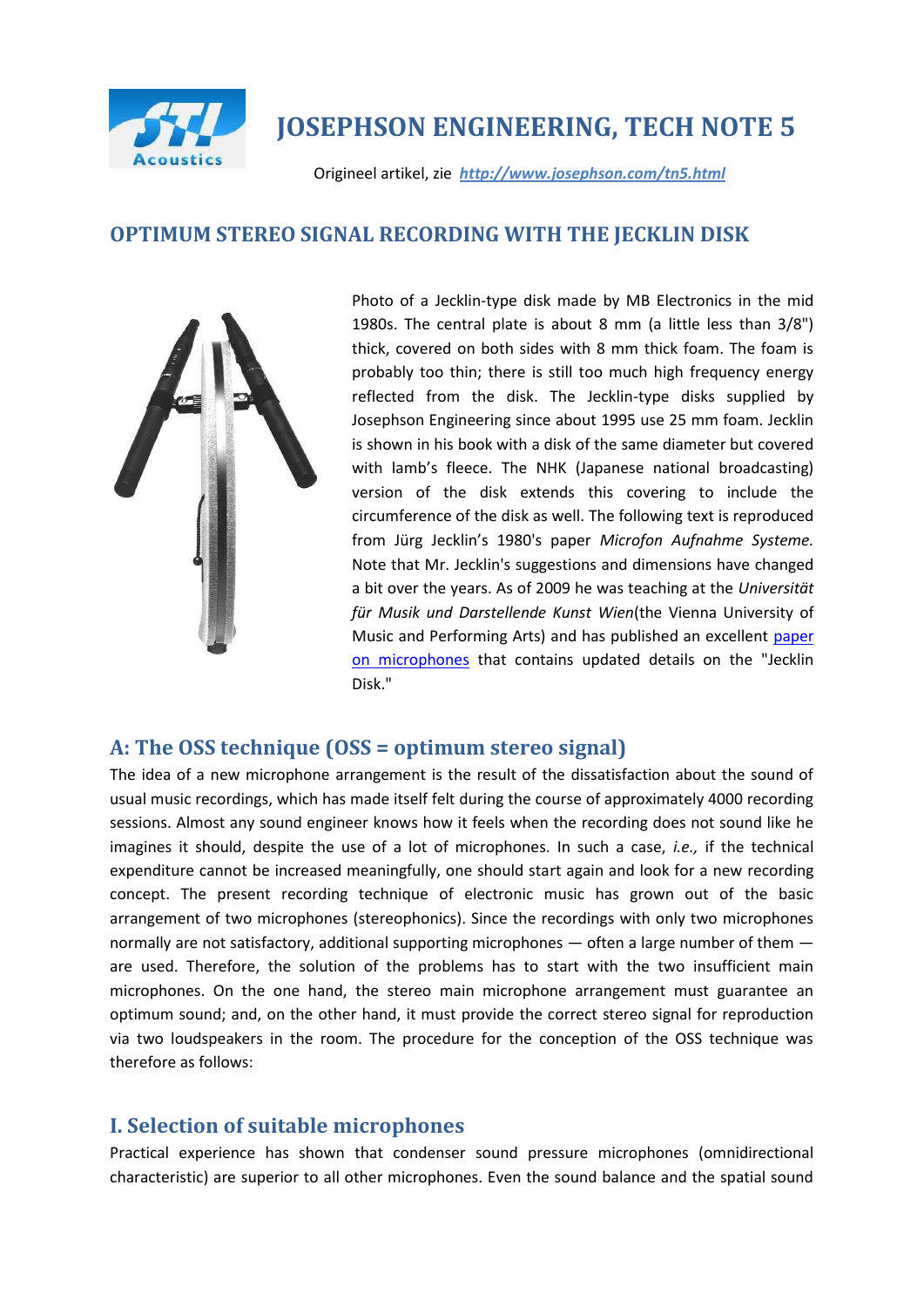distribution of very large and complex orchestras (symohony orchestras) are correctly reproduced. This kind of microphone is therefore used for the OSS arrangement.

#### **II. Optimum stereo signal**

In the usual stereo recording, mainly intensity differences between the two channel are used as directional information. This so-called intensity stereophonics, however, is a mere simulation method with phantom sound sources between the two reproduction loudspeakers, which do not actually "stand" in the room as one would desire. When one listens directly, there are differences in delay time, frequency response and intensity between the two ears of the listener and their combination provides the directional informtion. These three parameters change with frequency and the angel of impact of the sound on the head. In the case of intensity stererophonics, only one of these three parameters is taken into consideration whereas an optimum stereo signal must include all three in the right combination. In the case of the OSS arrangement, all three parameters are used for the directional information and this in a combination which is ideal for the listener when reproduction comes from two loudspeakers in the usual arrangement.

#### **B. Stucture of the OSS arrangement (Jecklin disc)**

Two sound pressure microphones are arranged at a distance of 165 mm. This distance results in the correct delay time difference between the two channels. The two microphones are separated by an acoustically muffled disc of 300 mm diameter. The effect of this disc is as follows: as the frequency increases, the two microphones are more and more separated. Below the value of appromately 200 Hz, the two microphones record the same. The acoustic muffling of the disc results in a frequency response difference of the two channels depending on the angle of impact of the sound. In addition, there is a sound diffraction around the disc rim which is dependent on frequency and angle.

#### **I. Characteristics of the OSS arrangement**

The stereo signal is produced by purely acoustic mixing: on the recording side by the arrangement, and on the reproducing side by the interplay of the two loudspeaker and the reproduction room. The two microphones react only to the sound pressure. The entire acoustic pattern is recorded in one single spot in the room. The result of these clear acoustic conditions is a natural sound and a real spatial acoustic pattern. The simultaneous reproduction of the spatial sound distribution by the two loudspeakers cannot be achieved by any other recording technique. This is audible especially in the case of organ recordings. In the case of orchestra recordings, each instrument can be heard in the place where it is actually played. If the orchestra is arranged correctly, no supporting microphones are required.

#### **II. Working with OSS technique**

The technical expenditure is small. Good recordings can be achieved even with simple technology. The two microphones together emit one stereo signal. They must therefore be adjusted to the same output level in the diffuse sound field. Level differences during recording must not be balanced out. In the case of one-sided recording, the OSS arrangement or the arrangement of the orchestra must be changed.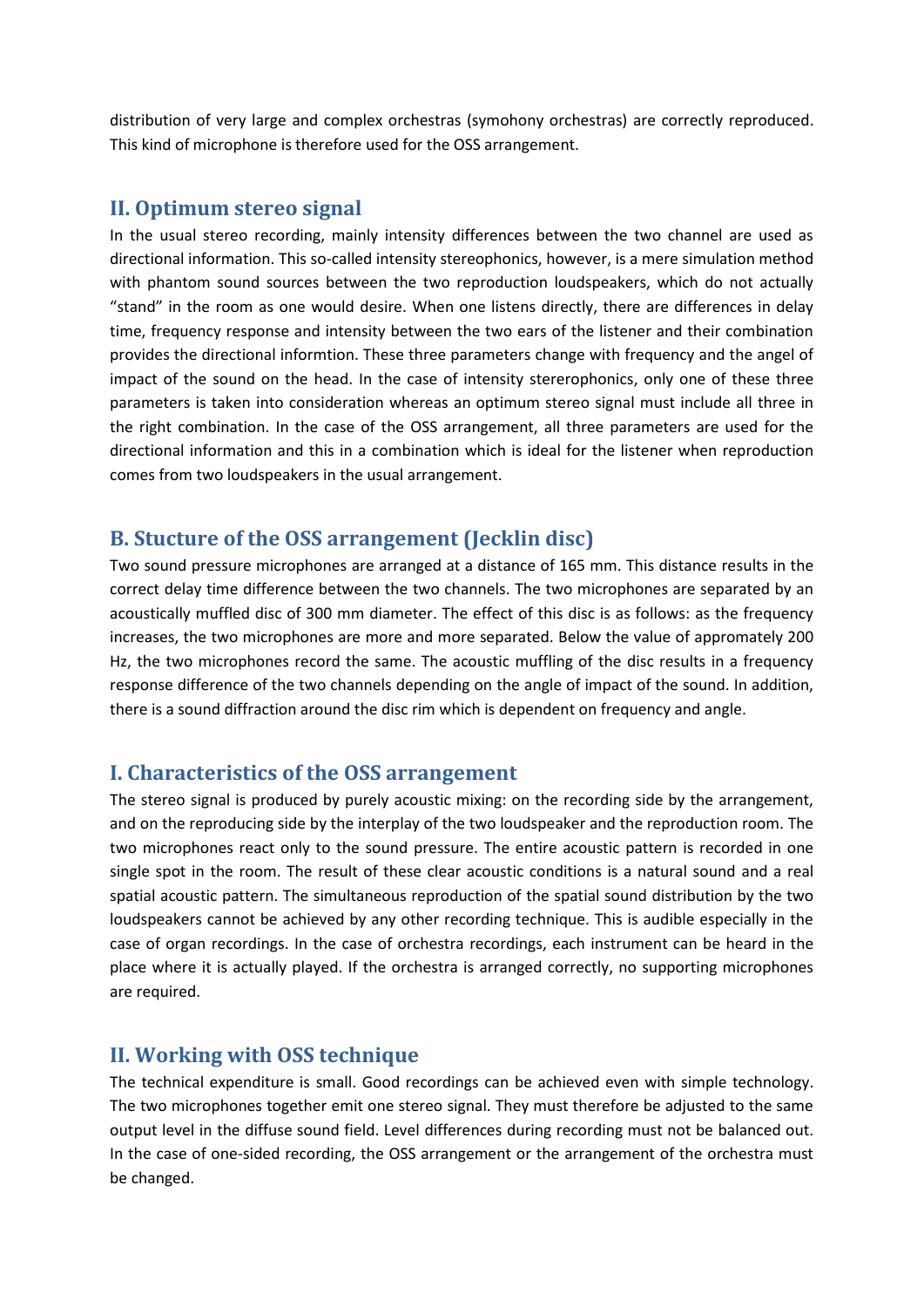Sound control at the mixing desk is not possible in the conventional sense. The sound control is moved into the studio or into the hall (changing of the orchestra arrangment). Supporting microphones may be used, *provided they are admixed with a time lag that corresponds to the delay time of the sound from the supported instrument to the main microphone.* For this recording technique, not only the intensity relationship but also the delay time relationship must be correct.

## III. Recording in very reverberant or in acoustically problematic rooms

In an OSS arrangement, directional microphones cannot be used. When recording in acoustically unfavorable rooms, it is better to accept the room as it is than to fight its acoustics. In practice, natural recording always sounds better than unnatural, so-called improved recording. In any room where it is still possible for musicians to make music, OSS recording is also normally possible.

#### **IV. Range of application of the OSS technique**

For the recording of orchestras that are harmonious and are arranged correctly (symphony orchestra, chorus, brass band, chamber music, individual instruments, etc.).

The OSS technique is not suited for recordings where the recording technique is designed to codetermine the sound. The OSS technique is especially well suited for the recording of concerts aiming at a very natural sound. The OSS technique may be a step towards a more natural stereo recording. In comparison with conventional recordings, OSS recordings were preferred by all listeners during tests. The professional musicians are especially happy with the "new" sound. Recently, many recordings at radio stations have been made with this technique.

# **C. The Jecklin disc in practice**

# **I. Microphones for recording with the Jecklin disc**

For recording with the Jecklin disc, sound pressure microphones must always be used; *i.e.,* "real" sound pressure microphones. Microphones with a switchable directional characteristic, insofar as they are designed as double diaphragm microphones, may not be used.

# **II. Operating instructions**

#### **1. General**

The disc has two microphone mounts (21mm) and one stand connecting piece. By putting the stand connecting piece into the individual borings, the setting angle of the disc can be adjusted to any situation. The measuring cord located in the center of the disc serves for the adjustment of the microphones on the disc. The measuring cord can be adjusted on both sides.

# **2. Mounting of the microphones onto the Jecklin disc**

The microphones are pushed from the rear through the holding clamps of the Jecklin disc. Take care that the microphone capsules on both sides are located at a distance of approx 8 cm directly above the disc center. This can be checked by means of the pulled-in measuring cord. In this case, the angles of the microphones are drawn slightly towards the outside.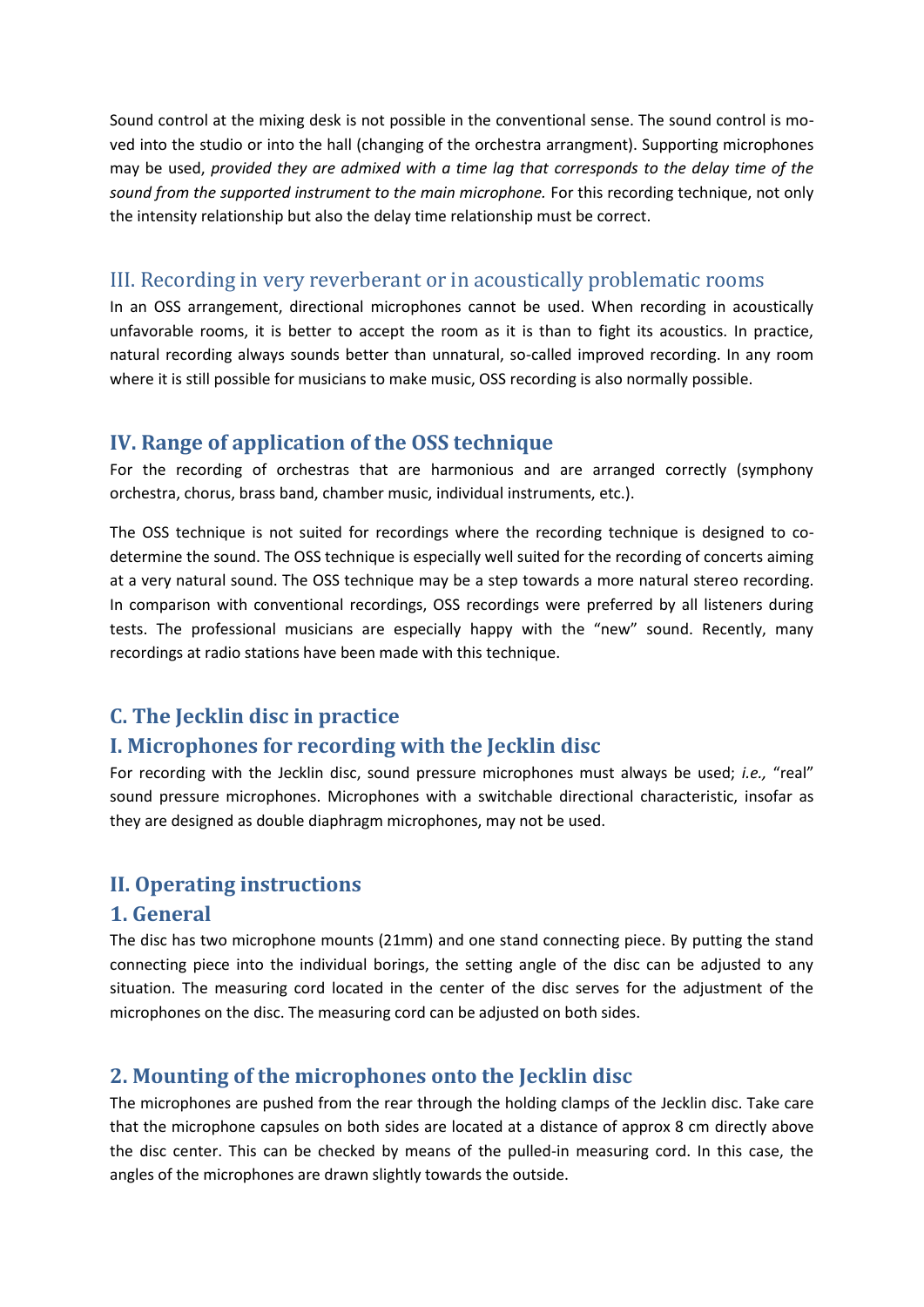# **3. Mounting of the connecting piece**

The Jecklin disc with the microphones is at first held by hand in the position that is required for the recording. By loosening the fastening screws at the stand intermediate piece, the intermediate piece can be removed and set into any of the borings at the disc rim; *i.e.,* the disc is attached at the preselected angle. Thus the balance of the entire arrangement is guaranteed and the adjustment to any situation is made possible.

**Note from David Josephson:** It isn't mentioned by Jecklin, but "the position that is required by the recording" is determined by the desired tone color balance. Most microphones are more sensitive toward the front than toward the sides and rear for high frequency sounds. Rotating the disc maintains the capsules at the correct distance from the disc but allows their angle to the sound to be adjusted for more or less high frequency information.

#### **III. Recording with the Jecklin disc**

Since the two microphones together emit a uniform stereo signal, they have to be adjusted prior to the recording in the diffuse sound field to the same output level. This can be checked best by means of a headphone: the spatial impression must be uniform. The room must not "hang" on one side. During the microphone test or the recording, level differences between the two channels must *not* be balanced out. In the case of one-sidedness, the disc must be turned or rearranged accordingly. A sound control in the conventional sense, balancing at the mixing desk, is not possible; *i.e.,* the sound control is moved from the control room into the studio or concert hall.

Placing of the Jecklin disc before the sound source is less critical than microphone placement in the case of other recording techniques. Depending on the distance of the disc from the sound source, the recording sounds nearer or more remote without being automatically too close or of too large an auditory perspective. When the disc is being used, the optimum distance from the sound source is larger than it is the case of any other recording technique. The disc must, however, be located within the diffuse-field distance of the room (the diffuse-field distance is the distance at which the direct sound from the source and the diffuse sound portion of the room are equal). The exact postion and the correct distance from the sound source, however, must always be determined by ear. Here, one can usually proceed as follows:

- Too near: Locate the disc at a larger distance, or higher.
- Too far: Locate the disc nearer or lower.
- Wrong spatial sound distribution: if the instruments in the rear of the orchestra are recorded too loud, locate the disc lower. If they are too soft, the disc must be located higher.
- Level variations: if the level of one channel of a correctly adjusted disc (adjusted in the diffuse sound field) is higher than the other, the disc must be turned accordingly.
- Distance of the disc from the sound source: as already mentioned, the disc must be located within the diffuse field. This distance can be calculated. In the following table, the diffusefield distance depending on the room volume and the reverberation time for virtually all possible cases is indicated.